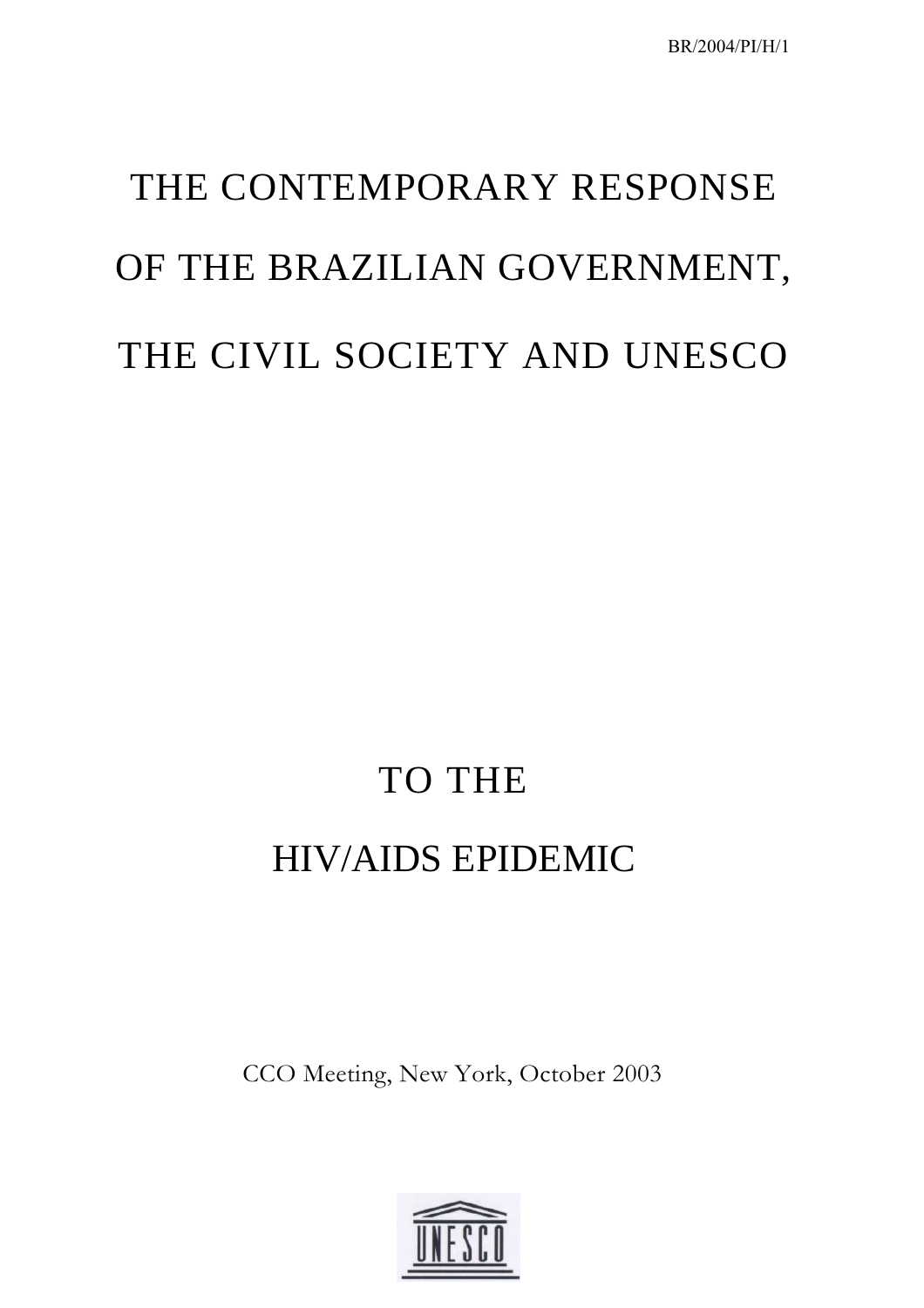"Brazil has handled HIV/AIDS problems with much innovation and effectiveness, thereby creating good practices that other countries can learn from. As a universal organization, with a mandate encompassing the whole world, UNESCO must seek solutions wherever it can. Today, preventive education to fight HIV/AIDS is at the top of its agenda. Hence we must draw lessons from Brazil's experience so that your example can save lives and help development elsewhere: in Latin America, in Asia, in Africa, in Europe. We must learn from Brazil. We must learn fast. And we must apply what we learn quickly and effectively".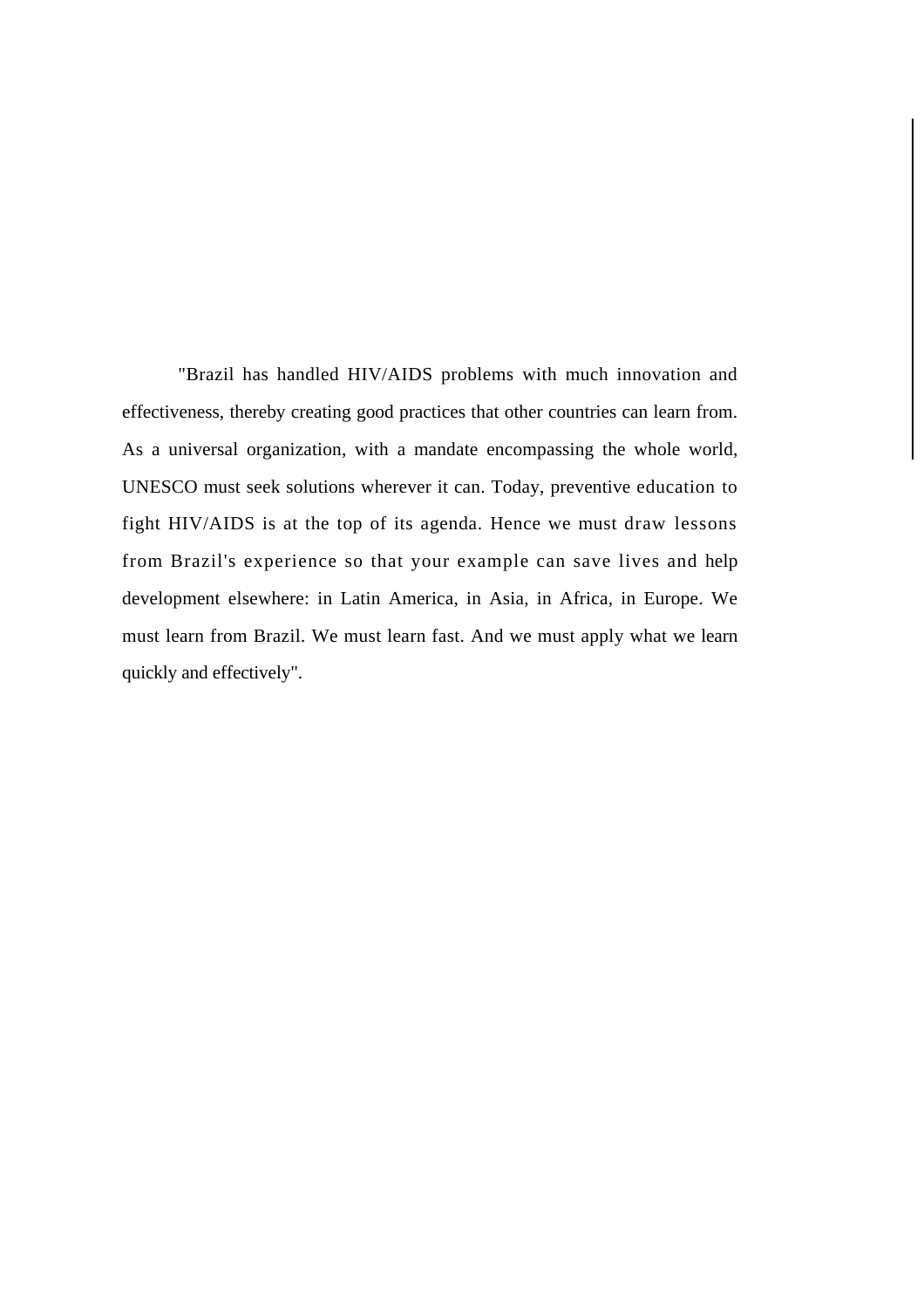

### THE CONTEMPORARY RESPONSE OF THE BRAZILIAN GOVERNMENT, THE CIVIL SOCIETY AND UNESCO TO THE HIV/AIDS EPIDEMIC

#### **I - An overview of the "Brazilian model" and the current scenario of the epidemic**

The Brazilian response to the HIV/AIDS epidemic has effectively started in the early 80s with the creation of the Sao Paulo State Program and later on with the creation of the National STD/AIDS Program at the Ministry of Health. Since then the organizations of the civil society, mainly those organizations

of people dealing with HIV/AIDS, have been key partners of the Brazilian Government in order to contribute to the accomplishment of policies of assistance, prevention and human rights. The principles of the program are equity, integrality of the actions taken, the universal access to health goods and services, social control, as well as decentralization towards States and Municipalities.

The participation of the civil society, as one of the guidelines of the Brazilian Program of AIDS, has been expanded under the perspective of the construction of social responses to the epidemic, such as the formulation of strategies and actions that are aimed to the promotion of public health policies. The incentive to the participation of representatives

#### **Box I - Brazil: Epidemic Profile**

- Estimated number of HIV+ individuals (2000): 597,000

- Cumulative AIDS cases (December/2002): 257,780
- Cumulative AIDS deaths (December/2002): 110,710
- IV prevalence rate (2000): 0,65%
- IV incidence rate (2001): 12,3 / 100.000

Source: National Coordination of HIV/AIDS

from the civil society in several instances of the government - in the federal, state and municipal levels - so as the collaboration of nongovernmental organizations that develop projects with special communities, are mechanisms which have been magnified by the participation of civil society organizations across the country. These instruments are done through an intense work of advocacy and sophisticated networking in councils and fora which have been present in the formulation, follow-up and implementation of policies for HIV/AIDS.

Brazil has also been internationally praised not only for the actions related to the fight against the epidemic, but also to the model of partnerships established between the civil society and the government. In addition to that, we should also stress the role played by the international cooperation - including the role of UNESCO as one of the key actors in the response to the epidemic, an institution which has been extremely collaborative in meeting the "Declaration of Commitment on HIV/AIDS", established at UNGASS in 2001, which involves international cooperation and transfer of technology to other countries as key components of its strategy.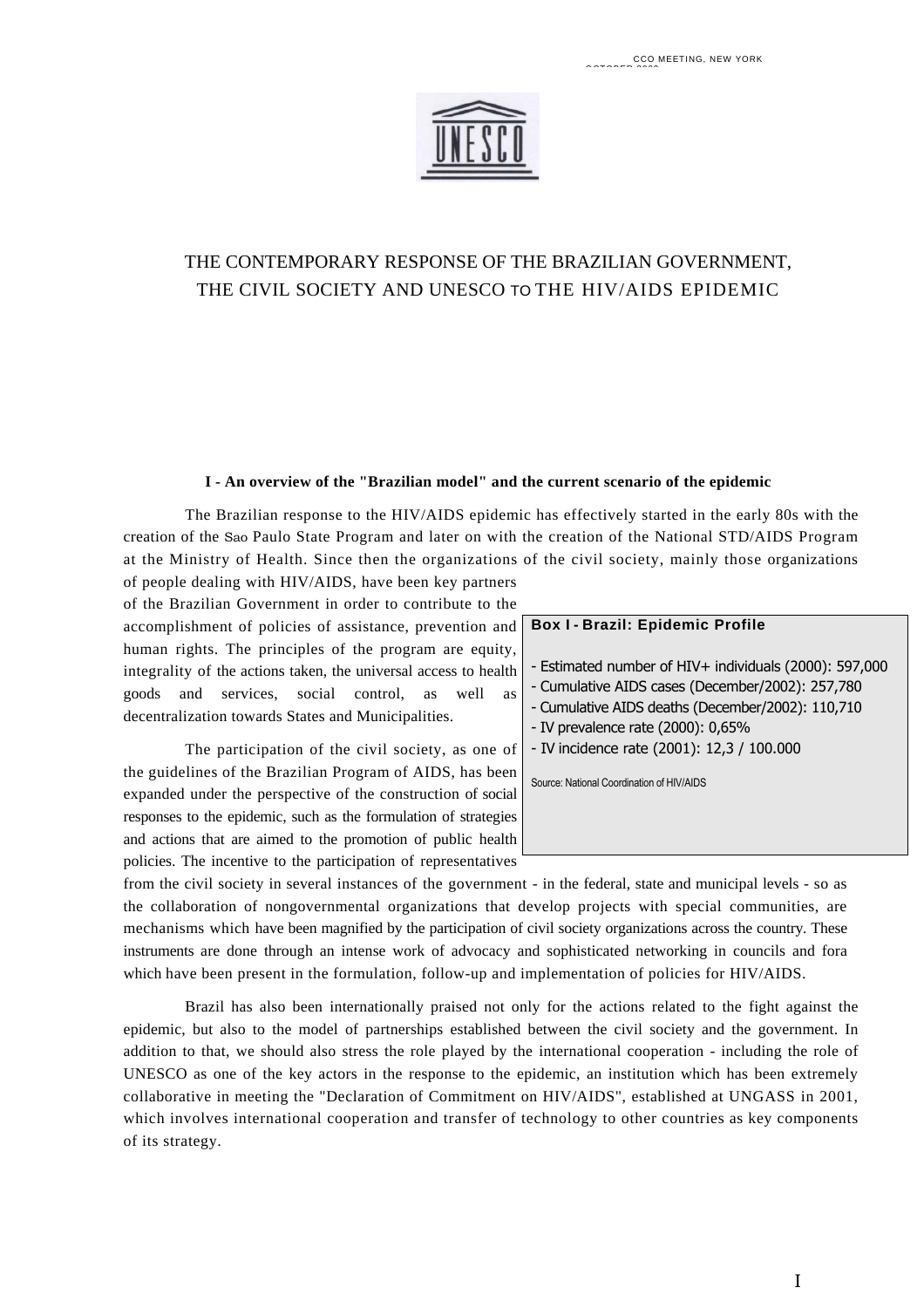#### II - **UNESCO and the Brazilian AIDS Programme**

Brazil's experience in the struggle against Sexually Transmitted Diseases (STDs) and AIDS has been praised as a success story in many international fora. Over the past 20 years, the Brazilian national response to HIV has brought together a highly diverse group of national and international bodies in a joint effort to contain and reverse the spread of the epidemic. It is generally agreed that the Brazilian strategy relies on three key principles: political leadership from the top starting with the President; heavy involvement of civic and community organizations which are essential for reaching the poor and helping them take the complicated regimen of drugs; cheap medicine to treat the patients as a result of national production and effective negotiation with international drug companies.

The involvement of UNESCO in the Brazilian AIDS Program follows from a strong emphasis on health education. UNESCO is seen as well placed to offer appropriate technical assistance in relation to training and education, public awareness raising and research, as well as a more general understanding of the technical and human rights implications of this kind of program. Three specific and relevant contributions by UNESCO in this co-operation should be outlined:

I. Partnerships with the civil-society: policymakers, experts and scholars have pointed out that a major contribution offered by UNESCO was the networking it created with NGOs, which are of outmost importance for the success of the Program. The civil society is usually resistant to engaging in direct partnerships with governmental agencies. After UNESCO started to co-operate with the Brazilian Program, 1,000 NGOs started to take part in the initiative, acting as direct implementing agencies of many of the actions developed, financed by the Government itself.

2. Horizontal co-operation: one of the major elements within the strategy of the Brazilian Government was helping in the framing of the international policy of the AIDS Program in the building of partnerships with developing countries. In this regard, a number of actions have been taken to increase co-operation with Portuguese-speaking countries in Africa. UNESCO and USAID are jointly implementing a project in Mozambique to strengthen networks involving NGOs that work directly with youngsters, trying to replicate the model of a successful case that took place in Brazil.

3. Shifting the view of preventive education: perhaps one of the most important contributions of UNESCO to the AIDS Program in this country was to extend the scope of the Program itself. Fighting AIDS was initially conceived mainly as a public health issue - it is not coincidental that the Brazilian AIDS Unit works within the Ministry of Health. The partnership with UNESCO all wed the introduction of strong actions for preventive education, which have already *been* evaluated and demonstrated their relevant success. Currently, AIDS is seen as a multifaceted and cross-cutting issue the Brazilian response now involves a number of different activities targeting various groups with special focus on the school, youngsters and women. A very relevant indicator of the continuous extension of AIDS policies in Brazil is the ongoing creation of a Division for AIDS-related matters within the Ministry of Education.

#### III - **UNESCO's particular input to governmental** and civil **society responses**

As far as AIDS is concerned, UNESCO has been a partner of the Brazilian government since 1998, after the execution of the second loan agreement of the World Bank (Project AIDS II). Since that date UNESCO has been contributing to the strengthening of management, so as helping in the implementation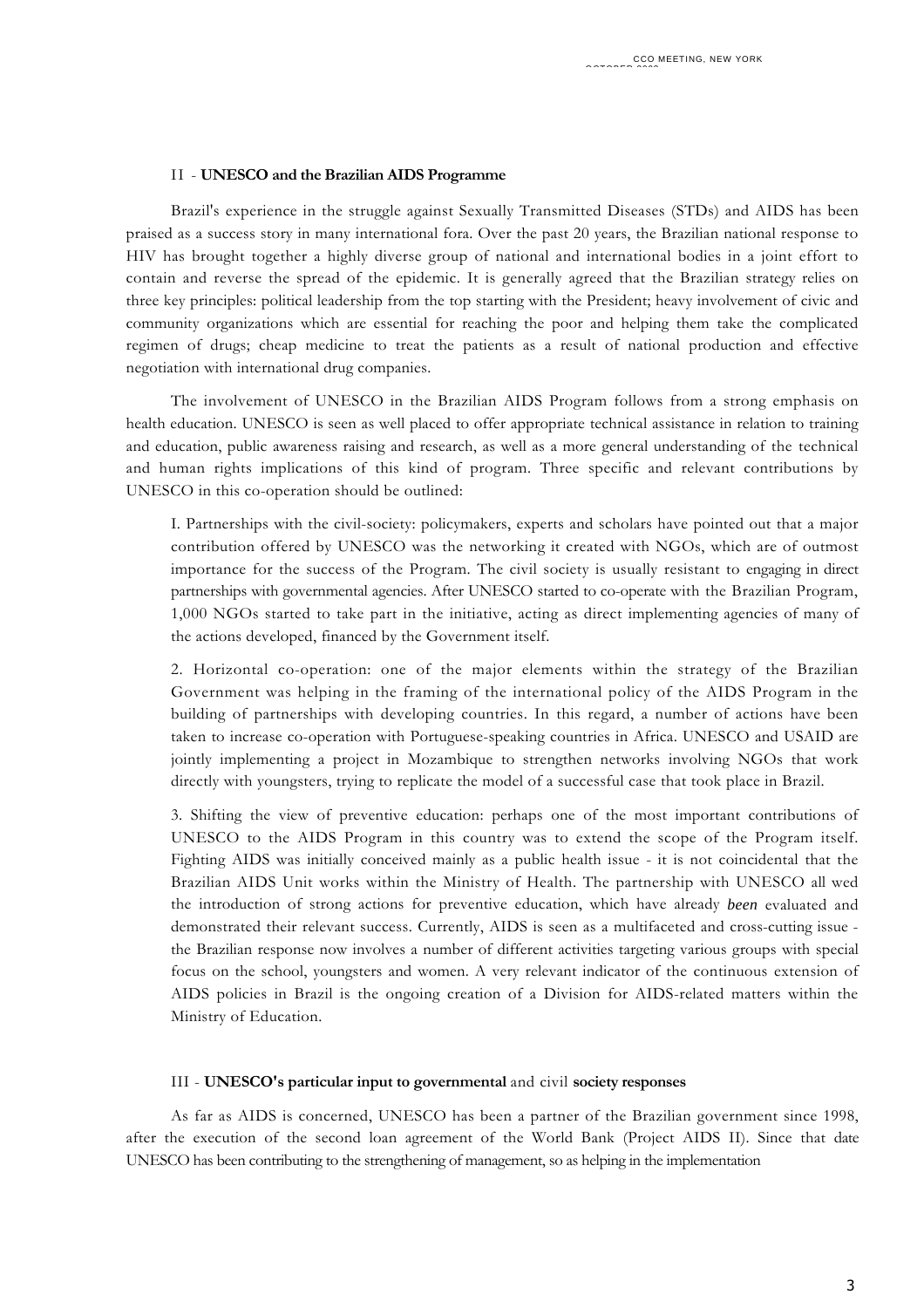of strategies in response to the epidemic. In that sense, strengthening the population in order to cope with the HIV/AIDS challenge means that UNESCO should place its added value in order to promote actions that could: a) alleviate the discrimination and stigma in regard to people HIV positive; b) stimulate a change in behavior; c) promote a preventive message among key opinion-formers; d) build networks for the exchange of expertise among countries so the Brazilian experience could be adapted to different realities; and e) take advantage of the potentiality of education and the school as a privileged locus for change.

The actions of combat to the epidemic in Brazil are built according to the individual and collective characteristics of the population. The Unified Health System (Sistema Único de Saúde - SUS) ensures a policy of access to preventive material and wide health assistance. Brazil has built over the years a wide network for diagnosis, counseling and laboratory monitoring. The free distribution of medicine and anti-retroviral drugs done through the Unified Health System (SUS) since 1992 has brought a considerable decrease of 50% in mortality and has reduced in over 80% the need of hospital admissions. More than 358 thousand hospital admissions were saved in the last 5 years, what has resulted into a saving of US\$ 2.2 billion (plus US\$ 1.23 billion in hospitals and treatment of opportunistic infections). One way to ensure sustainability was the local production of drugs and the direct negotiation of prices with the laboratories. However, the main challenge of Brazil is still to ensure an integral assistance and of quality - to HIV patients. The alternatives implemented since 1993 have demonstrated considerable social and economic benefits and the Brazilian government has been expanding the number of patients assisted by the Unified Health System (SUS).

The Brazilian government, based on the data that demonstrates the efficiency of condom use in the prevention of STDs and AIDS, not to mention the belief that the State should not intervene in the structure of the sexual behavior of the population, has been one of the protagonists of the use of this instrument of prevention. The consumption of condoms has been one of the main evaluation indicators of the National Brazilian Program. The last survey conducted in 2003 has demonstrated that 64.4% of the population under 20 years old uses the condom in their first sexual relation. The great challenge is now to maintain that behavior, mainly among the youth segment, which usually tend to discard condom use after establishing a relationship with his/her partner. Aiming to promote a change of behavior and foster the practice of safe sex, the Ministries of Education and Health have launched in August 2003 - in partnership with UNESCO - a project to make available male preservatives in public schools for youngsters ranging from 15-19 years old. Such project has as its main target, until July 2004, 105 thousand students of the public network of schools and, until the end of 2006, 2,5 million students. Until 2006 there will be distributed over 235 million units of preservatives/year.

Moreover, UNESCO has an important role in that action as it will evaluate the results and strategies implemented in the schools of five Brazilian municipalities so, by the end of 2006, every municipality in the Country will have adhered to the proposal of making available preservatives, being this proposal linked to a program of sexual education.

Among the successful strategies of the UNESCO Brasilia Office (UBO) in accomplishing the mandate of our organization we highlight its action with organizations of the civil society, main partners of the Ministry of Health, both as final beneficiaries of funding for preventive contents and direct assistance and also support of technical-institutional nature.

The funding to NGOs, through the National STD/AIDS Program, from the Ministry of Health, by

#### **Box 2 – Major aspects in the Brazilian response to HIV/AIDS**

- Balanced prevention & treatment approach with a human rights perspective in all strategies and action
- Early governmental response;
- Strong civil society participation in all decision leve - Multisectorial mobilization.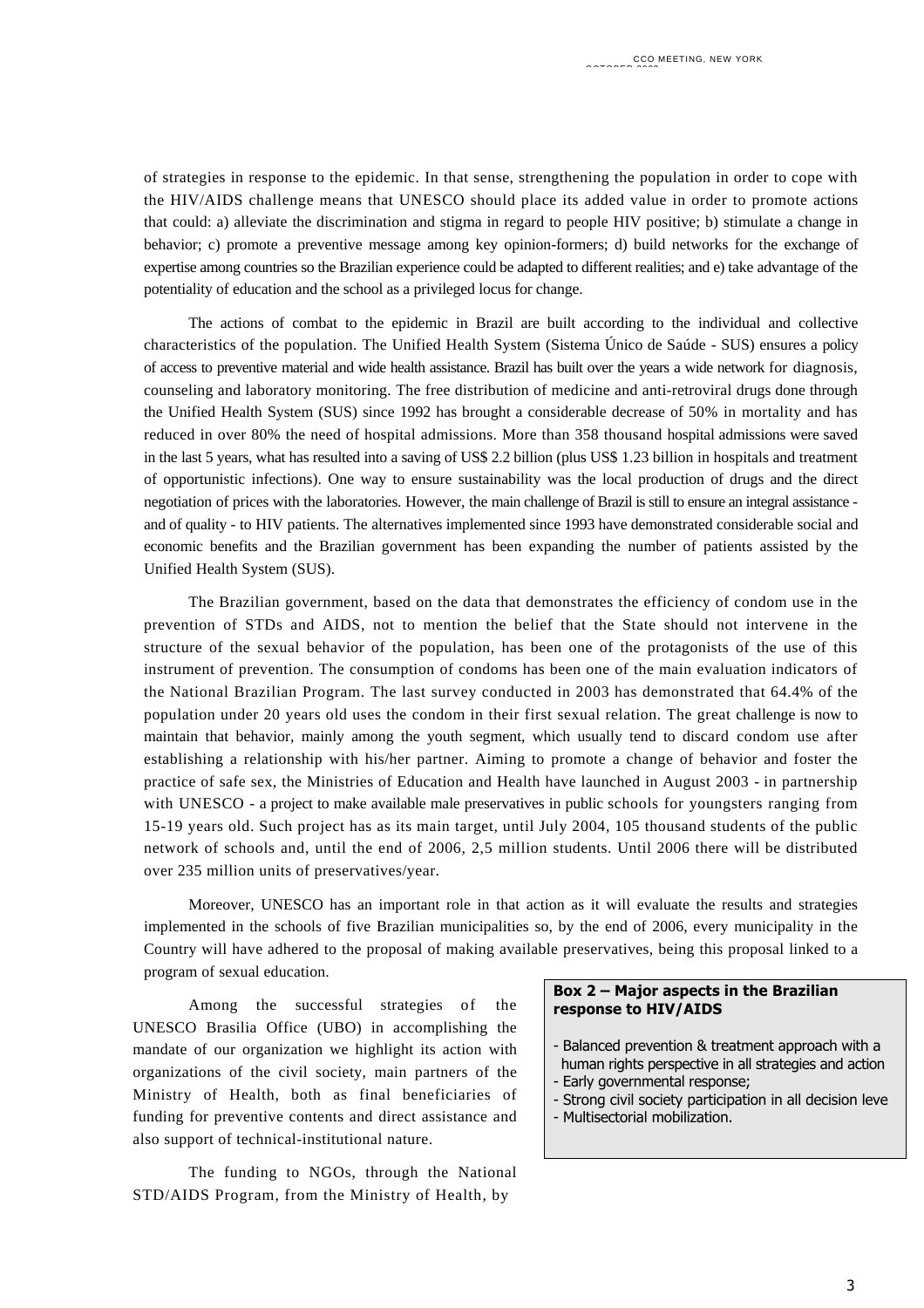the means of two loans of the World Bank (Projects AIDS I and II), have favored the development of communitarian actions of NGOs in the last years. We have observed - in the 90s - the need of establishing local partnerships to maintain community actions, since the number of NGOs in Brazil has considerably increased.

The loans of the World Bank, whereas *they* have made viable the development of actions of national scope, either by the Government or NGOs (fostering ties between the two levels), on the other hand have indirectly contributed from an international perspective that there are available funds in Brazil, what makes unnecessary additional influx of capital to fight the epidemic. In that sense, UNESCO has been actively contributing towards demonstrating to the international community that these experiences have an important role in the Brazilian scenario and they need support to be successfully adapted to other international contexts.

Through the cooperation with the National STDs and HIV/AIDS Program of the Ministry of Health, UNESCO has been developing a study of national scope to evaluate the responses of the civil society to the challenge that HIV/AIDS entails. Although the study is expected to be finished by April 2004, we highlight some of the data collected until the moment. These are analysis of the action of the civil society in regard to HIV/AIDS, especially those supported by UNESCO.

The study comes to reinforce the understanding that social control has an impressive influence in the construction of public policies for HIV/AIDS in Brazil. This means that the civil society has helped the government to ensure to citizens living with HIV the necessary means for prevention, treatment and assistance, the latter being done through the free distribution of drugs, but also better living conditions - socially, physically and mentally.

UNESCO has been also stimulating NGOs which are eligible to its support to participate in the overall strategy of social control. Therefore, those which are politically and technically sustainable are able to get inserted into national, state and municipal representations with the aim to follow-up, discuss and propose alternatives to health public issues.

Among the actions supported by UNESCO in partnership with the Brazilian government we highlight: actions of capacity-building/training of professionals (health and education, social development, public safety and volunteers (social educators); projects of treatment for HIV positives; programs to promote social inclusion of HIV positives in poverty living conditions; juridical support to improve human rights and the citizenship of people with HIV/AIDS; visits to HIV households who need special care; and support homes for the HIV population in poverty conditions.

The work of the civil society in the field of HIV/AIDS is widespreading to other related issues. There are now NGOs that deal with the issue from a transversal manner, understanding that HIV/AIDS is a problem that needs to be faced through several political fronts, what entails that a healthy social life has implications in sexual rights and, moreover, on reproductive rights.

#### **IV - Concrete results of UNESCO's partnership with civil society**

Recognizing the need to provide continued assistance to youth through AIDS education, UNESCO has also been supporting civil society's activities to prevent the spread of HIV among Brazilian youth. A successful experience implemented by UNESCO Brazil is the creation of the UNAIDS Youth Working Group in close collaboration with the National STD/AIDS Program of the Ministry of Health. In 2000, as the UNAIDS Chair Agency in Brazil, UNESCO encouraged and supported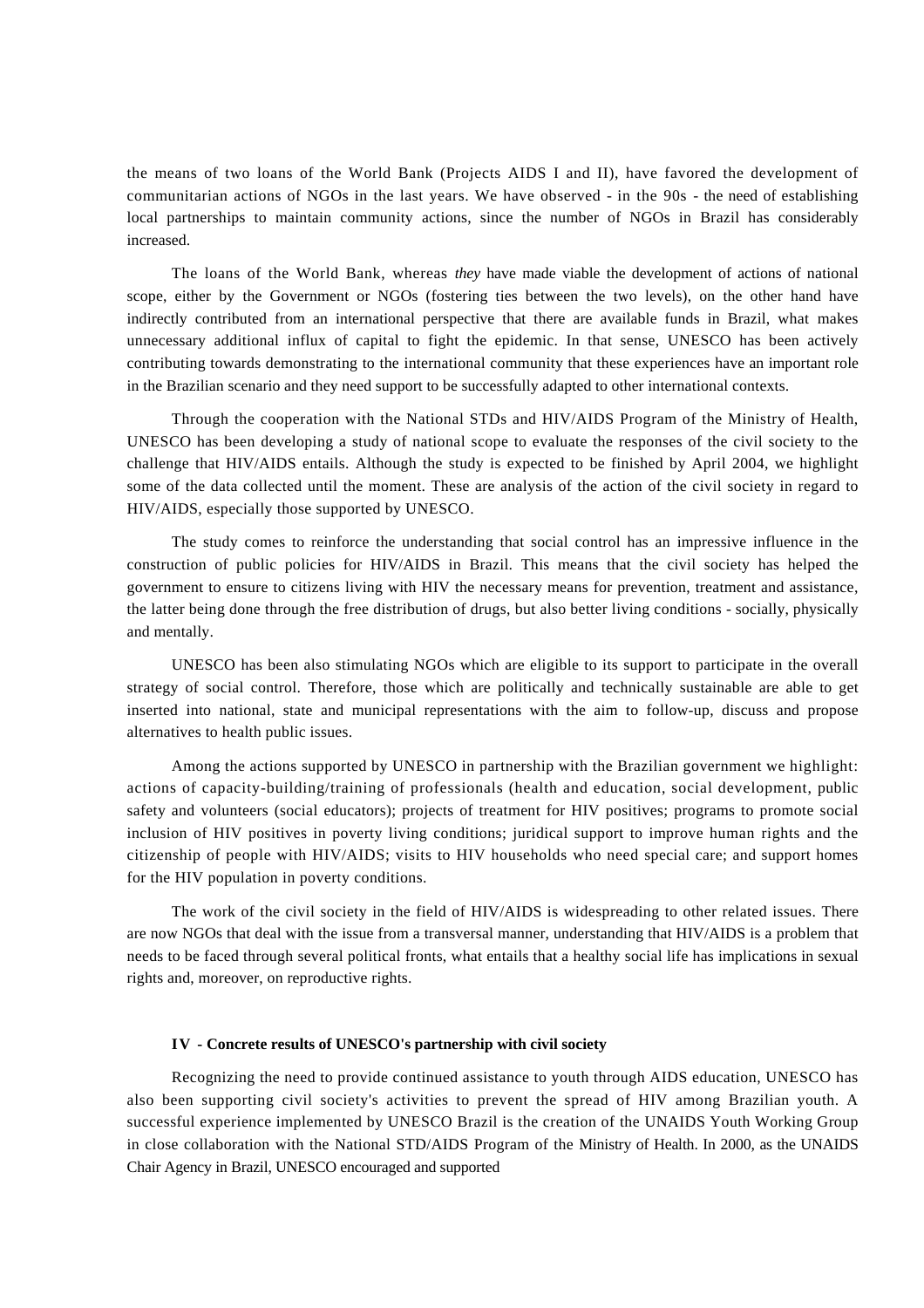youth representation in the AIDS Thematic Group, aimed at strengthening local youth networks and including issues that relate to the life style and the dynamics that rule relationships among youth in programs implemented by the government, civil society and international organizations. Box 3 -The Bagunçaço Cultural Group:

This initiative gathered seven young people (three boys and four girls from different parts of the country with experience in "peer education". During several meetings the Group discussed about AIDS related themes such as gender, behavior changing, media, aids at workplace, preventive education at schools and young

people living with AIDS among others. UNESCO consolidated the youngsters' thoughts into a publication that brings recommendations in the field of AIDS for public policies and preventive education through their perspective.

Bearing in mind that preventive education and cultural sensitive communication through peer education on HIV/AIDS brings about a significant potential for positive behavior change, such initiative can be replicated to other countries. HIV/AIDS preventive education requires more horizontally oriented communication (between peers instead of the more traditional way of vertical communication.

Therefore, the UNESCO Brasilia Office in partnership with the UNESCO Maputo Office is also implementing a strategic project funded by UNFIP aiming to provide capacity-building for civil society organizations that work with young people addressing reproductive health and STD/HIV/AIDS preventive education through youth leadership, taking advantage of the

#### **Box 2 – The Bagunçaço Cultural Group**

Bagunçaço is an organization serving youth and led by these same youth in the neighborhood of Alagados, the poorest area of Salvador Its strength is based in empowering children and adolescents to build the necessary abilities to fight the causes and effects of social exclusion. Using music, dance, and African-Brazilian values, this institution works towards promoting the social reinsertion of children and youth, promoting changes in the community's views and attitudes towards its own children. Based on a holistic view of assistance to children and adolescents, Bagunçaço's methodology and activities include providing information on AIDS prevention; building democratic values and environmental education; promoting social and community reinsertion; and encouraging youth pro-activeness. Bagunçaço's adolescents will work with Mozambican youth in the manufacture and use of percussion instruments, using waste recycling techniques. These workshops will allow Brazilian and Mozambican youth to exchange inform and values relating to AIDS prevention and health-related risk behavior Bagunçaço's experience in creating and maintaining community-based safety networks will be of key importance to this process.

Brazilian experience with these themes. The adaptation of successful Brazilian experiences with civil society organizations is one of the cores of this project. UNESCO's interest in replicating Brazilian experiences in Mozambique and strengthening youth networks in that country coincided with advanced negotiations with USAID/Brazil in order to promote an exchange between Brazilian youth from Salvador (capital city of Bahia State and Mozambican youth around art education and aids prevention issues.

It is important to highlight that Brazil and Mozambique share a number of similarities and cultural identification factors: Portuguese is the common language to both countries, which are former Portuguese colonies; aspects of the African culture are deeply rooted in Brazilian regions that concentrate large populations of African-descendants; in these two countries the largest portion of the population is composed by children, adolescents and young adults; and even though AIDS prevention and treatment activities have advanced faster in Brazil, the AIDS epidemic has taken a considerable toll in both countries.

During fifteen days last February, twelve Brazilian youths from three Salvador/Bahia NGOs (Axé Project, the Bagunçaço Cultural Group, and CRIA - Integrated Reference Center for Adolescents) and three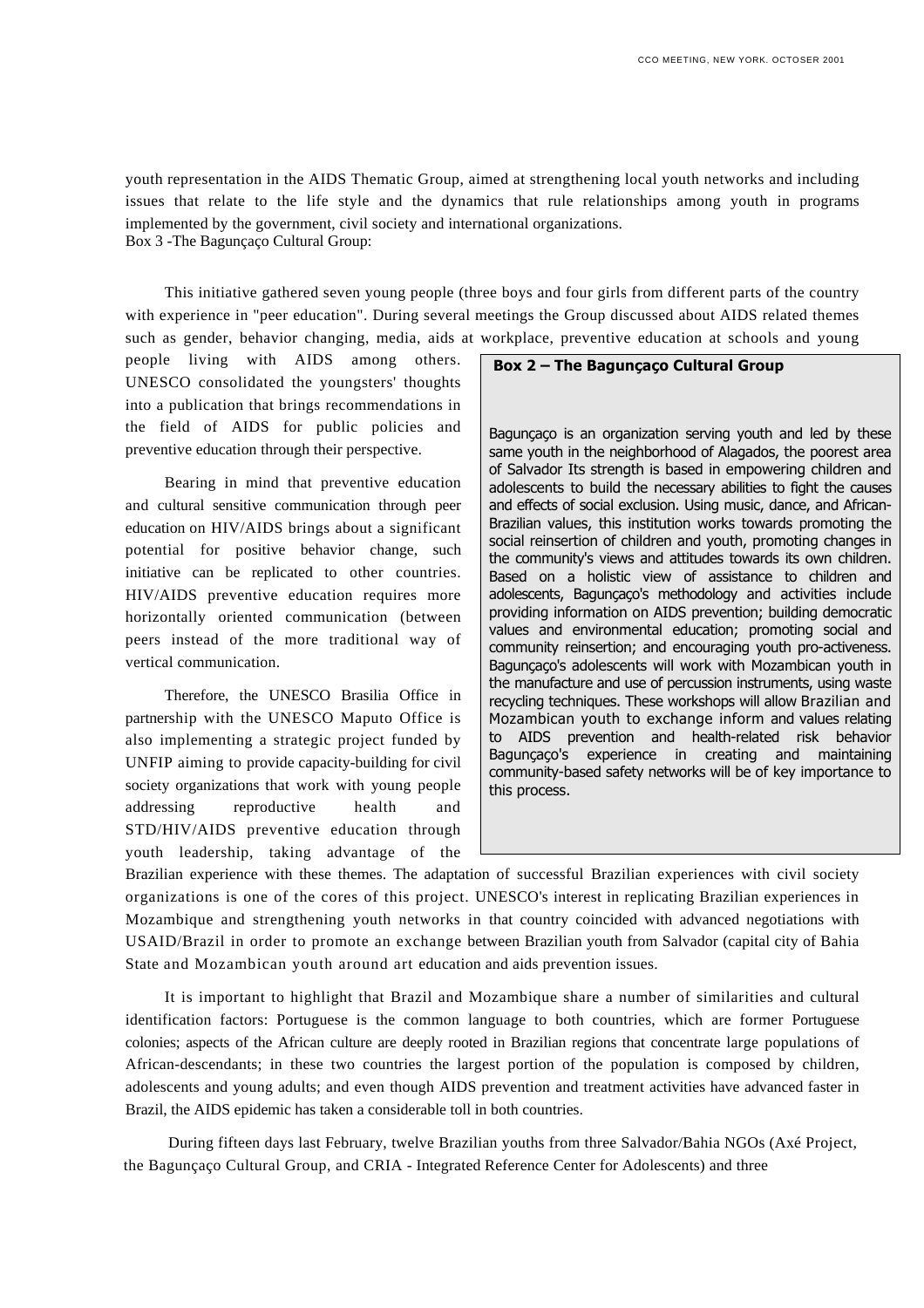### **Box 4 – CRIA (Integrated Reference Center for Adolescents)**

CRIA leads the 300 NGOs and GOs from the youth network that implements the HIV/AIDS program in Salvador Through this network, CRIA has been able to disseminate AIDS prevention information to over 500 public schools in Salvador Using theater as its core methodology, CRIA encourages youth to develop theater plays, poetry sessions, publications, internet sites and other instruments to disseminate information to the largest possible number of youth in other NGOs and government programs. Besides working with Mozambican youth, CRIA will work with the National and Provincial Youth Councils on networking methodologies

Brazilian educators involved with AIDS prevention and network-building activities, visited Maputo and shared methodological society organizations and projects. This first "Exchange Between Brazilian and Mozambican Youth for Peer Education On HIV/AIDS Prevention through Art-Education" (funded by USAID and UNESCO) represented a challenge and a unique opportunity for peer educators in different continents to interact and learn from each others efforts to break down old paradigms by employing a great deal of creativity. The approach of the workshops was focused on youth proactivity-based methodologies developed to appeal to young people. The Brazilian youth conducted the activities with a strong contribution from the Mozambicans. The topics discussed were basically related

to youth networking, legislation and advocacy, art-education and HIV/AIDS issues. Through dance, theatre and music, the participants exchanged views and experiences by using these artistic languages as tools to facilitate youth in the development of strategies which make possible the raising of awareness about HIV/AIDS, sexuality and other cultural aspects that influence preventive education in that country. Such approach and its methodologies, transferred to Mozambican institutions information about the framework that, in Brazil, leads to successful prevention programs focused on youth.

The second part of this exchange will take part on early November. Seventeen youth from five different provinces from Mozambique will be together in Salvador to share their experiences in promoting the art education methodology in preventing HIV/AIDS. By involving and empowering youth and their associations, this project will achieve sustainable results that will have a lasting impact beyond the project implementation period.

#### **Box 5 - Project Axé:**

This project was created in 1990 to address the increasingly difficult conditions faced by street boys and girls in Salvador. Today, Axé assists 1,500 children and youth ages 5-18, mostly of African-descendants, who carry the burden of centuries of racial discrimination, poverty, and physical, psychological, and social violence. Through art, education and the use of African-Brazilian values, Axé has managed to reintegrate children into their families, provide all 1,500 children and youth with access to formal education, build their self-esteem and develop a pedagogical approach which is counted among the most successful in the world to deal with high-risk populations. Axé's health unit has developed, tested and validated innovative methodologies to disseminate contents related to AIDS prevention among high-risk youth.

#### **V - Conclusions**

One of the main successes of the National IDS Program of the Brazilian government is its articulation with the civil society for several tasks. The universal distribution of anti-retroviral drugs, the implementation of laws that guarantee rights to the HIV positives and the consolidated structure of specialized support are successful practices that relate directly to the role of civil society in fostering social control. The robustness of civil society in the field of HIV/AIDS goes beyond the action of NGOs, including networks, fora and scientific meetings. The exchange of expertise, strongly stimulated and promoted by UNESCO, has put together different ways to deal with the epidemic in Brazil, what brings considerable knowledge that, applied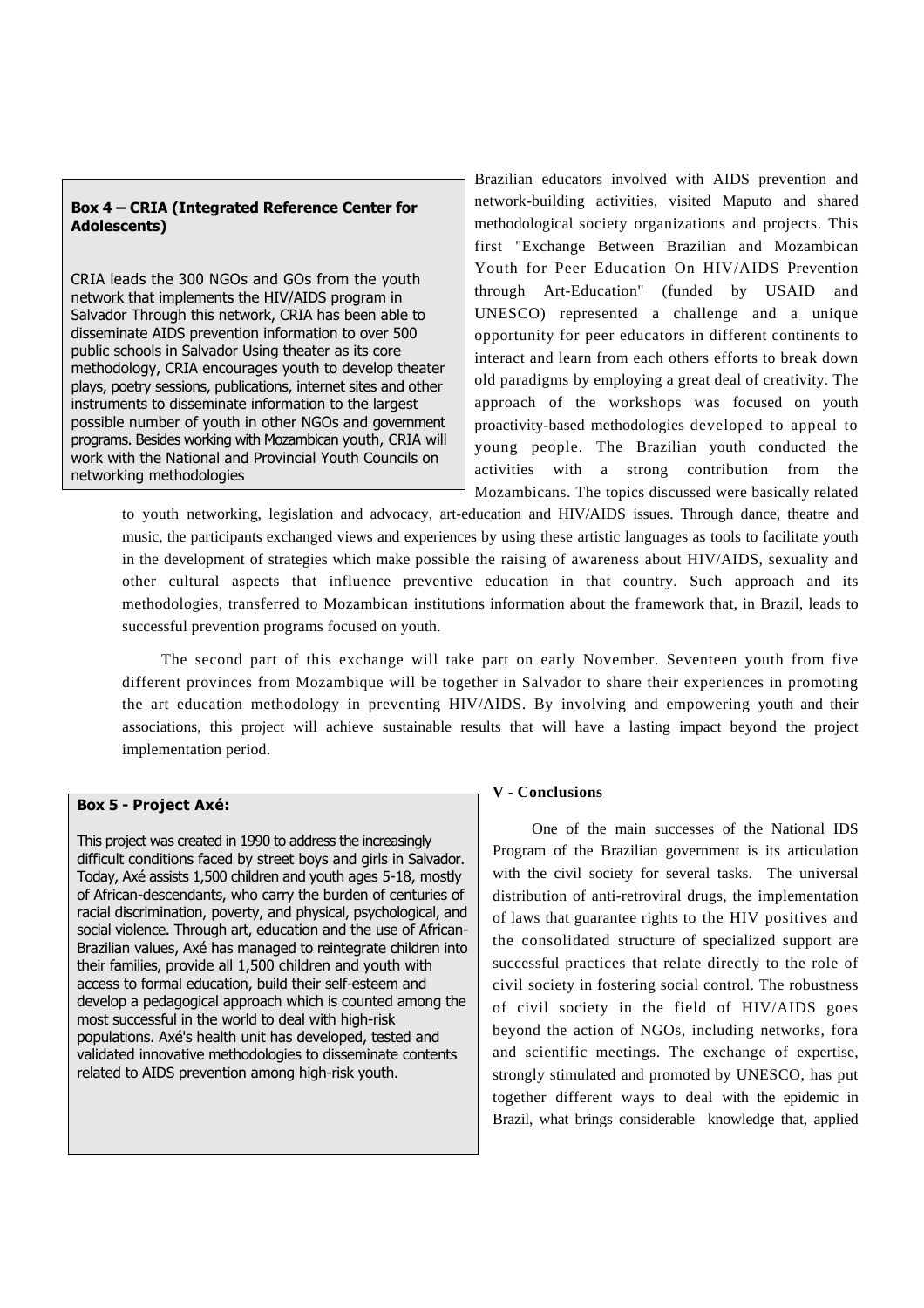to a vast country such as Brazil, has contributed to the fact that information will become an asset to public wellbeing and the construction of alternatives to face the challenges imposed by the epidemic.

The collective work between government and civil society in Brazil, without a doubt, deserves special attention in what is related to the shape that this partnership was established. Whereas in a majority of the countries civil society organizations are considered a threat to governments as they unveil the fragility of governmental programs, this partnership between historically non-collaborative sectors, counting on the support of an organization such as UNESCO, has proven that the collaboration between these institutional set-ups - as long as their independence is maintained - will ensure the capillarity of actions and will offer concrete results such as efficiency in the approach to particularly vulnerable groups, agility in the execution of projects, methodological creativity, reduced operational costs, and efficiency in multiplying the experience to other countries.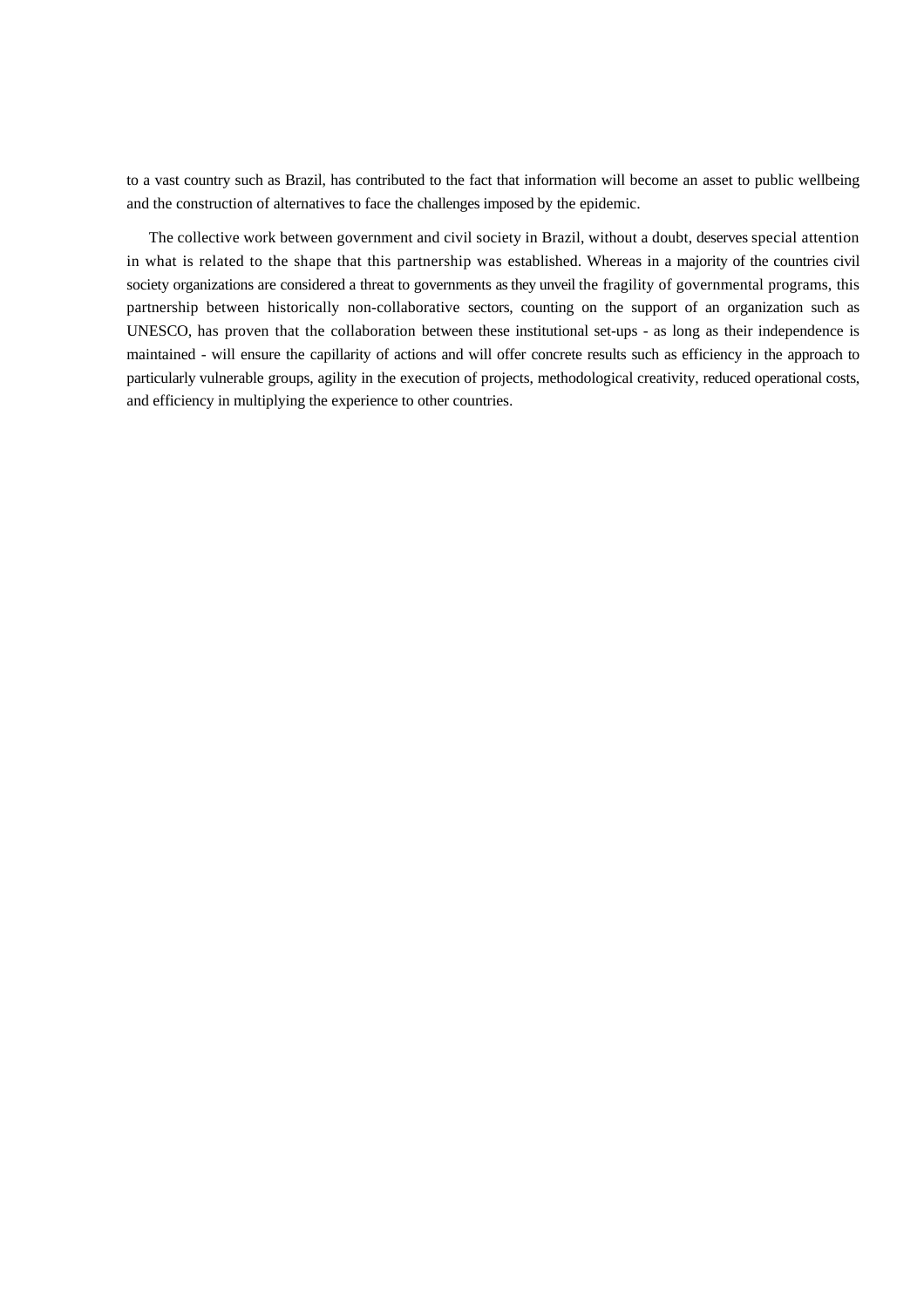"At a relatively early stage, UNESCO recognized that the weapons with the biggest potential to respond to the threat of HIV/Aids were NGOs. NGOs are not only ideally situated, but also well equipped to disseminate the message of preventive education to the population. It is in this context that UNESCO displayed its immense value and contribution in HIV/Aids prevention: the creation of partnerships with more than 1,000 Brazilian AIDS-NGOs, the promotion of NGO activity development in the field of preventive education and the exchange of their subsequent experiences in the struggle against HIV/Aids. Together with the Brazilian National Aids Program, UNESCO has developed a formidable Aids-NGO network to counter the threat posed by the HIV/AIDS epidemic, thus contributing to the big success of the Brazilian response to STD/AIDS".

Koichiro Matsuura, Director-General of UNESCO